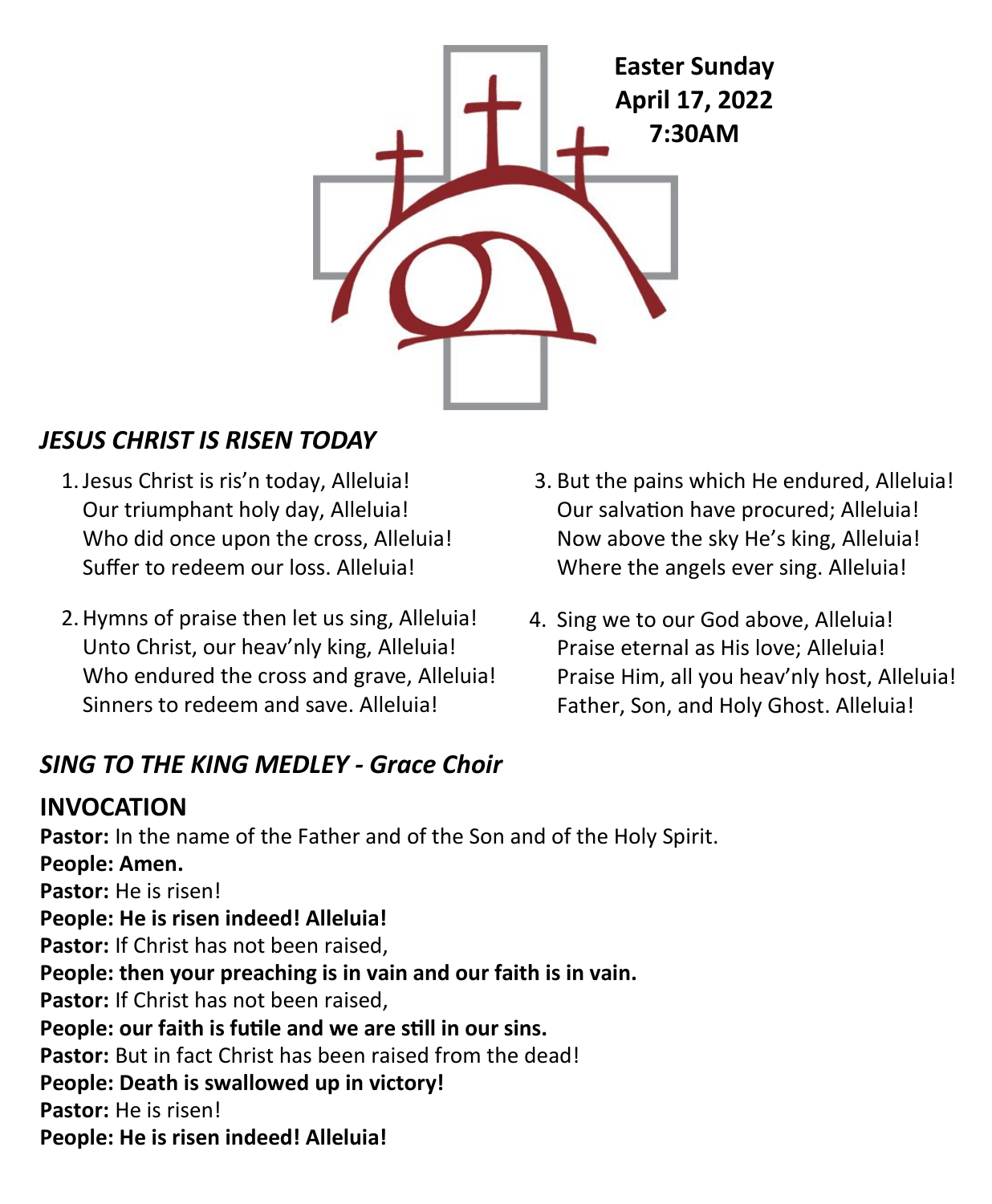## **CONFESSION AND ABSOLUTION**

**Pastor:** Let us then confess our sins to God our Father.

**People: Most merciful God, we confess that we are by nature sinful and unclean. We have sinned against You in thought, word, and deed, by what we have done and by what we have left undone. We have not loved You with our whole heart. We have not loved our neighbors as ourselves. We justly deserve Your present and eternal punishment. For the sake of Your Son, Jesus Christ, have mercy on us. Forgive us, renew us, and lead us, so that we may delight in Your will and walk in Your ways to the glory of Your holy name. Amen.**

Pastor: In the mercy of God, Jesus Christ came into the world, pure and free from sin. In every thought, word, and deed, He loved and served the Father – and He loved you and all people as Himself. He left no good deed undone; He perfectly kept the Father's will. With His whole heart, Jesus willingly suffered the punishment of the cross in your place. Raised from the dead, Jesus lives forever with the authority to forgive every sin. When He comes again in glory, all who call upon the name of the Lord will be saved. As a called and ordained servant of Christ, therefore, and by His authority, I therefore forgive you all your sins.

**People: Amen.**

# **SALUTATION AND COLLECT**

**Pastor:** The Lord be with you.

## **People: And also with you.**

**Pastor:** Let us pray. Father in heaven, Your Son laid lifeless and sealed in a tomb for three days. There, by His death, You gave birth to our hope. There, in the ultimate defeat that is death, Your Son won a great victory over death for the whole human race. Thank You for sending Jesus for us. May we, like Your Son Jesus, be more like Him by living and dying for others. May we be raised to life on the Last Day just as Jesus was raised to life on Easter morning; through Jesus Christ, our Lord, who lives and reigns with You and the Holy Spirit, one God, now and forever. **People: Amen.**

# **Old Testament Reading Job 19:23-27**

<sup>23</sup> "Oh that my words were written! Oh that they were inscribed in a book!

- $24$  Oh that with an iron pen and lead they were engraved in the rock forever!
- $25$  For I know that my Redeemer lives, and at the last he will stand upon the earth.
- $26$  And after my skin has been thus destroyed, yet in my flesh I shall see God,
- $27$  whom I shall see for myself, and my eyes shall behold, and not another.

My heart faints within me!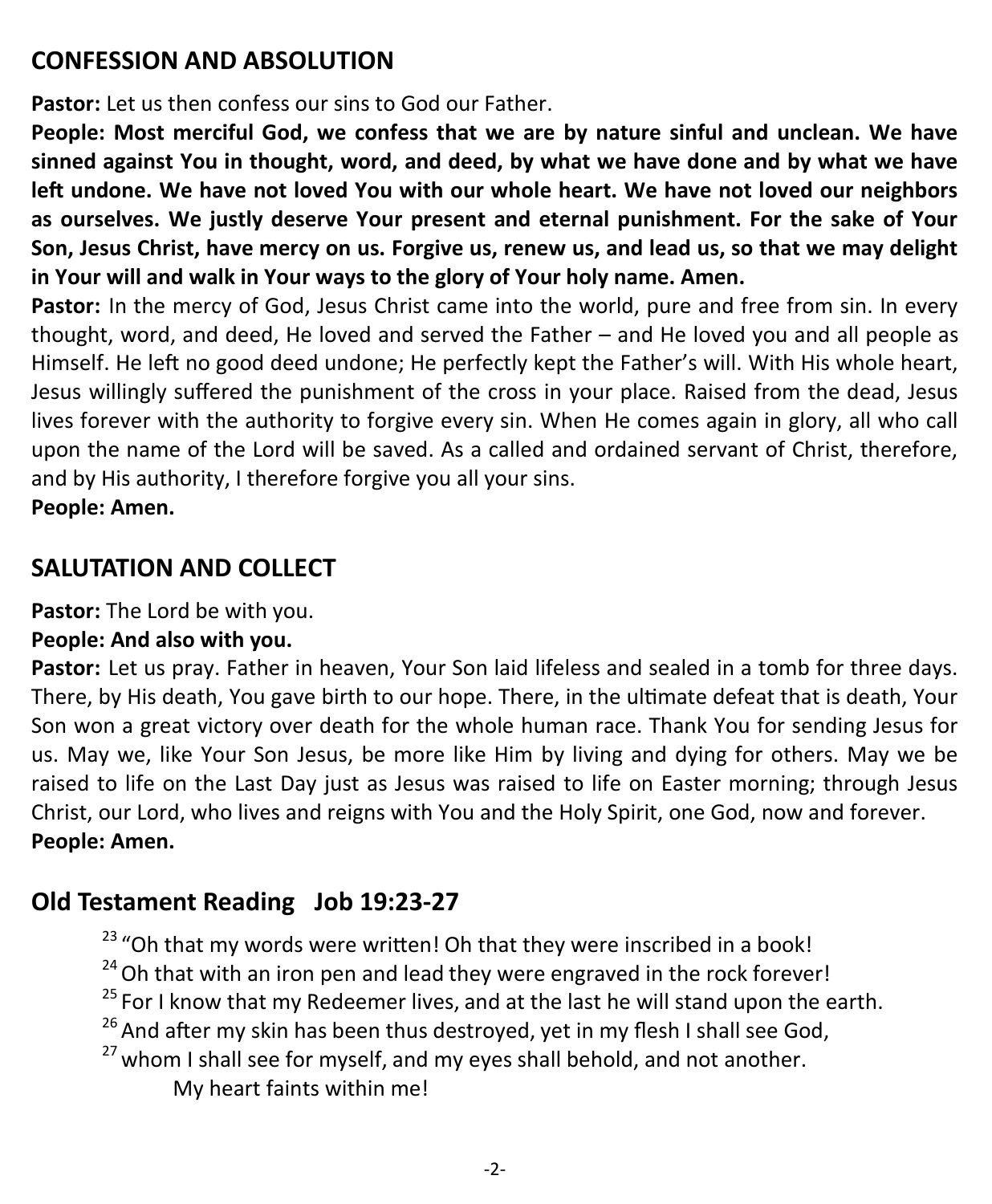$51$ Behold! I tell you a mystery. We shall not all sleep, but we shall all be changed,  $52$ in a moment, in the twinkling of an eye, at the last trumpet. For the trumpet will sound, and the dead will be raised imperishable, and we shall be changed.  $53$  For this perishable body must put on the imperishable, and this mortal body must put on immortality. <sup>54</sup>When the perishable puts on the imperishable, and the mortal puts on immortality, then shall come to pass the saying that is written: "Death is swallowed up in victory." <sup>55</sup> "O death, where is your victory? O death, where is your sting?"  $56$ The sting of death is sin, and the power of sin is the law.  $57$ But thanks be to God, who gives us the victory through our Lord Jesus Christ.

# *CROWN HIM WITH MANY CROWNS*

- 1. Crown Him with many crowns, The Lamb upon His throne; Hark how the heav'nly anthem drowns All music but its own. Awake, my soul, and sing Of Him who died for thee, And hail Him as thy matchless King Through all eternity.
	- 3. Crown Him the Lord of life, Who triumphed o'er the grave And rose victorious in the strife For those He came to save. His glories now we sing, Who died and rose on high, Who died eternal life to bring And lives that death may die.

# **Holy Gospel Reading Luke 23:50-24:12**

**Pastor:** The Holy Gospel according to St. Luke, the 23rd and 24th chapters. **People: Glory to You, O Lord.**

<sup>50</sup>Now there was a man named Joseph, from the Jewish town of Arimathea. He was a member of the council, a good and righteous man,  $51$  who had not consented to their decision and action; and he was looking for the kingdom of God.  $52$ This man went to Pilate and asked for the body of Jesus. <sup>53</sup>Then he took it down and wrapped it in a linen shroud and laid him in a tomb cut in stone, where no one had ever yet been laid.  $54$ It was the day of Preparation, and the Sabbath was beginning. <sup>55</sup>The women who had come with him from Galilee followed and saw the tomb and how his body was laid. <sup>56</sup> Then they returned and prepared spices and ointments.

# **New Testament Reading 1 Corinthians 15:51-57**

## Behold His hands and side, Rich wounds, yet visible above, In beauty glorified. No angels in the sky Can fully bear that sight, But downward bend their burning eyes At mysteries so bright.

2. Crown Him the Lord of love.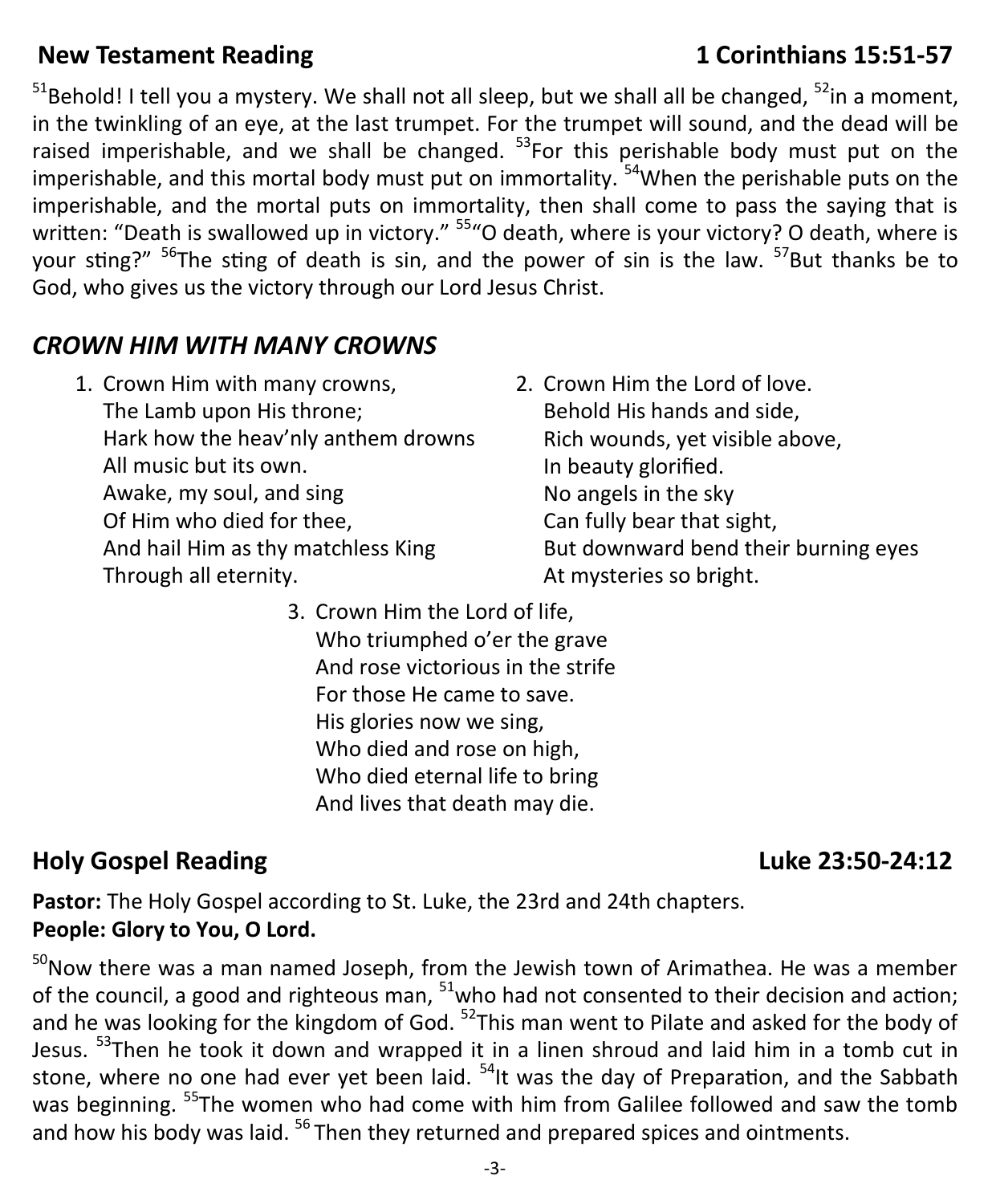$24:1$ But on the first day of the week, at early dawn, they went to the tomb, taking the spices they had prepared. <sup>2</sup>And they found the stone rolled away from the tomb, <sup>3</sup>but when they went in they did not find the body of the Lord Jesus.  $4$ While they were perplexed about this, behold, two men stood by them in dazzling apparel. <sup>5</sup>And as they were frightened and bowed their faces to the ground, the men said to them, "Why do you seek the living among the dead? <sup>6</sup>He is not here, but has risen. Remember how he told you, while he was still in Galilee, <sup>7</sup>that the Son of Man must be delivered into the hands of sinful men and be crucified and on the third day rise." <sup>8</sup>And they remembered his words, <sup>9</sup>and returning from the tomb they told all these things to the eleven and to all the rest.  $^{10}$ Now it was Mary Magdalene and Joanna and Mary the mother of James and the other women with them who told these things to the apostles,  $^{11}$ but these words seemed to them an idle tale, and they did not believe them.  $^{12}$ But Peter rose and ran to the tomb; stooping and looking in, he saw the linen cloths by themselves; and he went home marveling at what had happened.

**Pastor:** This is the Gospel of the Lord. **People: Praise to You, O Christ. Pastor:** He is risen! **People: He is risen indeed! Alleluia!**

# **SERMON Pastor Aaron Smith**

## **CONFESSION OF FAITH Apostles' Creed**

**I believe in God, the Father Almighty, maker of heaven and earth. And in Jesus Christ, His Only Son, our Lord; who was conceived by the Holy Spirit born of the Virgin Mary; suffered under Pontius Pilate, was crucified, died and was buried; He descended into hell; the third day He rose again from the dead; He ascended into heaven and sits on the right hand of God the Father Almighty, from thence He shall come to judge the living, and the dead. I believe in the Holy Spirit; the holy Christian Church, the communion of saints; the forgiveness of sins; the resurrection of the body; and the life everlasting. Amen.**

## **PRAYERS OF THE CHURCH**

**Pastor:** O Lord, **People: have mercy.** Pastor: O Christ, **People: have mercy.** Pastor: O Lord, **People: have mercy. Pastor:** Lord Jesus Christ, Son of God, **People: hear us.**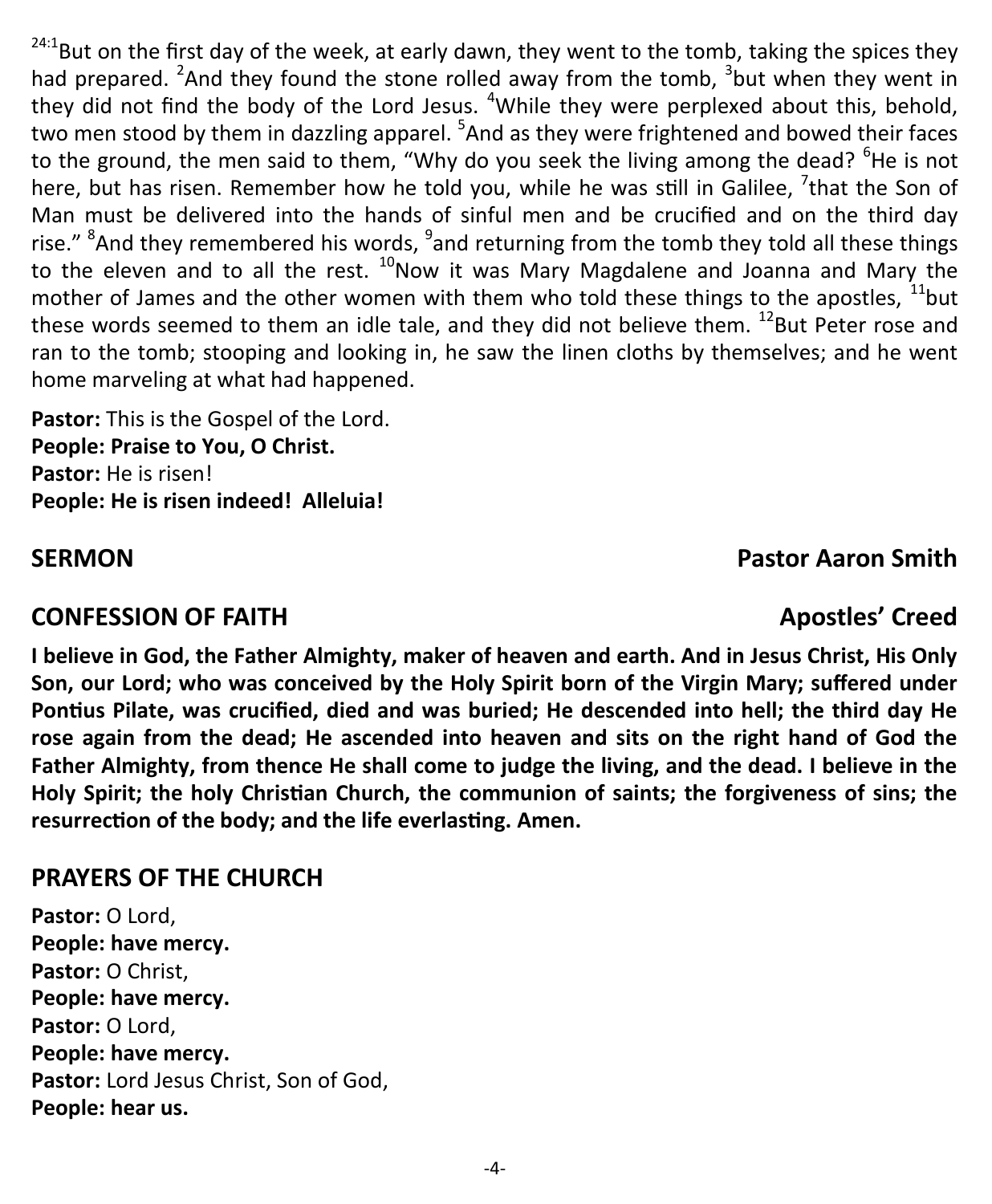**Pastor:** Paschal Lamb, who was offered for us and has taken away the sin of the world,

## **People: have mercy on us.**

**Pastor:** Who was crucified for our transgressions and raised for our justification,

## **People: have mercy on us.**

**Pastor:** Who foretold Your passion saying, "The Son of Man must be crucified and on the third day rise again,"

### **People: have mercy on us.**

**Pastor:** Who destroyed death by dying, and by rising to life again brought life and immortality to light,

### **People: have mercy on us.**

Pastor: Whose resurrection was first announced by an angel to the women,

### **People: have mercy on us.**

**Pastor:** Who appeared to Mary Magdalene and was worshiped by her,

### **People: have mercy on us.**

**Pastor:** Who revealed Yourself to the two disciples on the Emmaus road and made Yourself known to them in the Scriptures and in the breaking of the bread,

### **People: have mercy on us.**

**Pastor:** Who appeared to the disciples, bestowing on them Your peace and Your Spirit,

## **People: have mercy on us.**

**Pastor:** Who showed Your wounded hands and side to the apostle Thomas that he too might believe,

#### **People: have mercy on us.**

**Pastor:** Who appeared to seven disciples on the Sea of Tiberias, bringing a miraculous catch of fish,

#### **People: have mercy on us.**

**Pastor:** Who appeared to Peter and to the Twelve, to over 500 disciples, to James and to all the apostles, and to Paul on the Damascus road,

## **People: have mercy on us.**

Pastor: Who commissioned Your Church to make disciples of all nations by baptizing them and teaching them,

#### **People: have mercy on us.**

Pastor: By Your glorious resurrection from the dead,

## **People: good Lord, deliver us.**

**Pastor:** By Your victory over sin and death,

### **People: good Lord, deliver us.**

Pastor: By the majesty of Your risen body

#### **People: good Lord, deliver us.**

**Pastor:** We poor sinners implore You

## **People: to hear us, Lord Jesus.**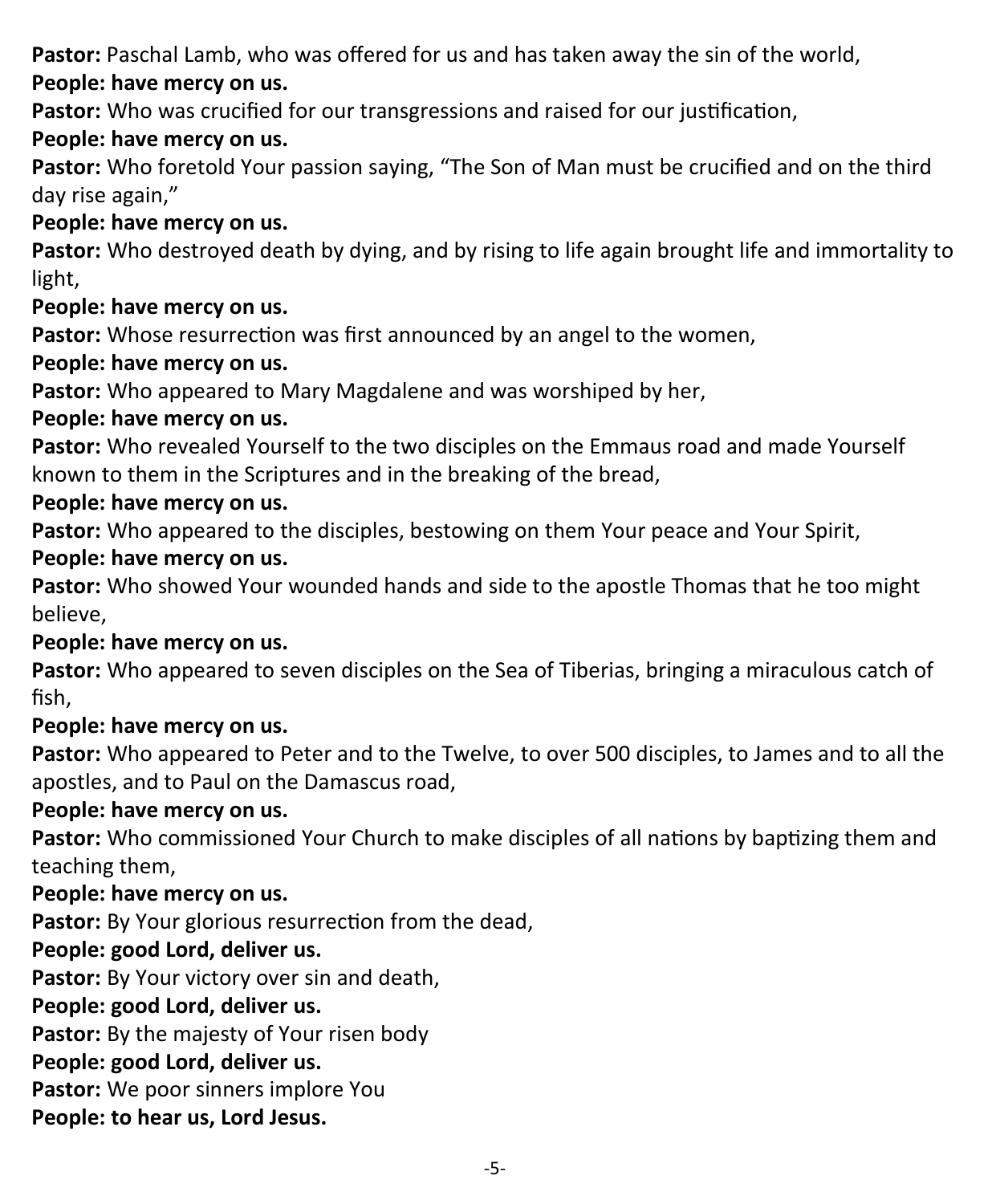**Pastor:** That we may daily die and rise with You in our Baptism and walk in the freedom of Your forgiveness,

#### **People: grant us, good Lord.**

Pastor: That we may set our minds on things above and not on earthly things, serving others as we have been served by You,

## **People: grant us, good Lord.**

Pastor: That we may dwell with You forever in the new creation as citizens of the heavenly Jerusalem, together with all the saints,

#### **People: grant us, good Lord.**

**Pastor:** Into Your merciful hand we commend *(specific requests included here)*, praying for them in faith and love. Lord, in Your mercy,

#### **People: hear our prayer.**

Pastor: Christ, the Lamb of God, who takes away the sin of the world,

#### **People: have mercy on us.**

Pastor: Christ, the Lamb of God, who takes away the sin of the world,

#### **People: have mercy on us.**

Pastor: Christ, the Lamb of God, who takes away the sin of the world,

**People: grant us Your peace.**

**Pastor:** O Lord,

**People: have mercy.**

Pastor: O Christ,

**People: have mercy.**

Pastor: O Lord,

**People: have mercy. Amen.**

## **THE LORD'S PRAYER**

**Pastor:** Lord, remember us in Your kingdom and teach us to pray:

**People: Our Father who art in heaven, hallowed by thy name, thy kingdom come, thy will be done on earth as it is in heaven. Give us this day our daily bread; and forgive us our trespasses as we forgive those who trespass against us; and lead us not into temptation, but deliver us from evil. For thine is the kingdom and the power and the glory forever and ever. Amen.**

*Offerings can be placed on a plate near the stairs or the back of the sanctuary.*

*Holy Communion, or the Lord's Supper, is celebrated today. Our Lord cautions us to be discerning before participating in the Supper (1 Cor. 11:28-30). For this reason, we ask all those communing here for the first time to speak with Pastor Aaron prior to communing. The Lord bids the baptized to come united in the following: in repentance for the forgiveness of sins (1 Cor. 11:23-25; Matt. 26:26-28), in confession of who Christ is and what Christ has done (1 Cor. 11:26), in faith and love with our fellow communicants (1 Cor. 11:20-22), and believing that Christ is bodily present in bread and wine (Matt. 26:26-28; 1 Cor. 11:27-29).*

# **COMMUNION DISTRIBUTION**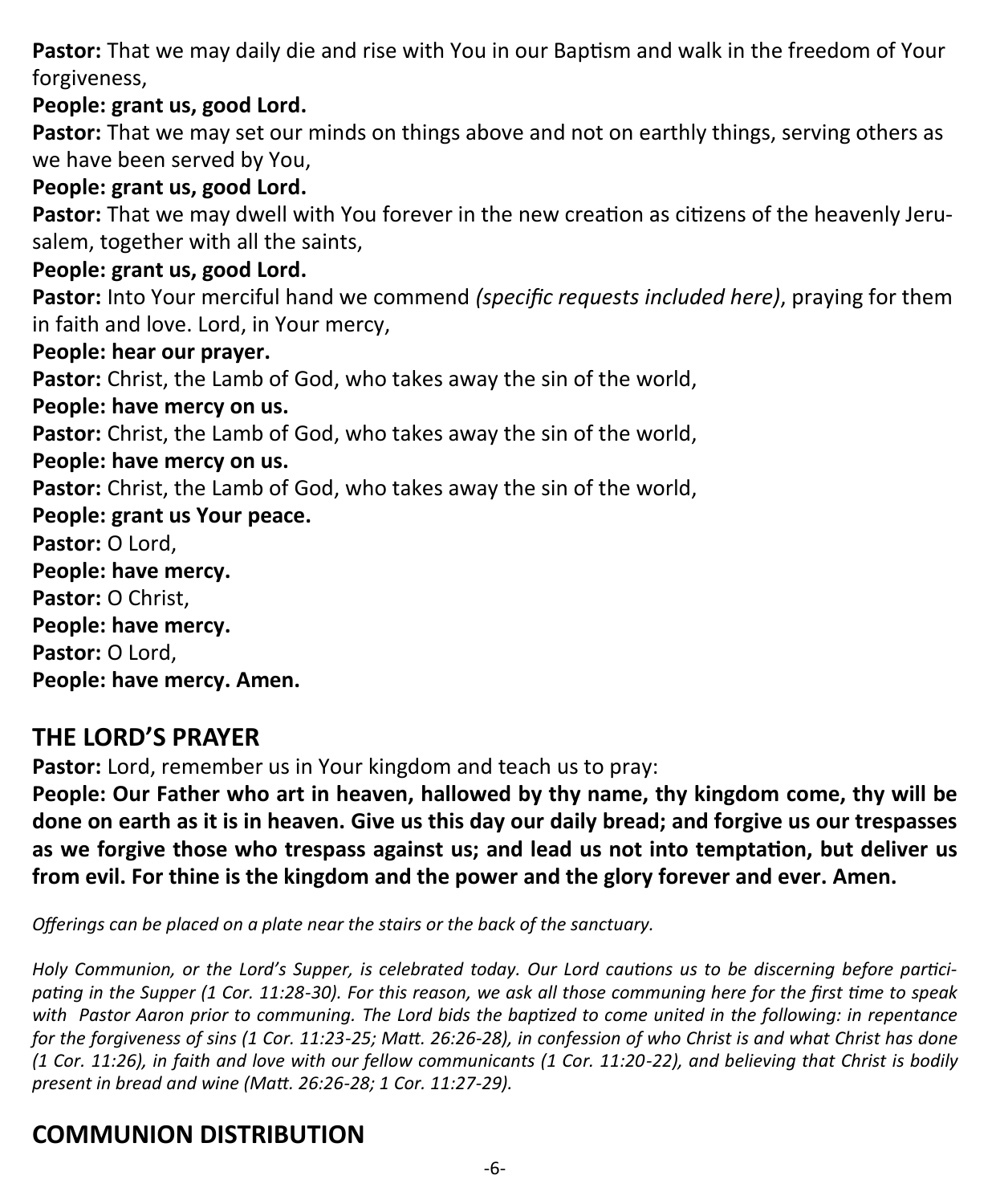## *I COME, O SAVIOR, TO THY TABLE*

I come, O Savior, to Thy table, For weak and weary is my soul; Thou, Bread of Life, alone art able To satisfy and make me whole.

## *Chorus: Lord, may Thy body and Thy blood Be for my soul the highest good!*

Oh, grant that I in manner worthy May now approach Thy heav'nly Board And, as I lowly bow before Thee, Look only unto Thee, O Lord!

#### *(Chorus)*

Weary am I and heavy laden, With sin my soul is sore oppressed; Receive me graciously, and gladden My heart, for now I am Your guest.

#### *(Chorus)*

By faith I call Thy holy Table The testament of Thy deep love; For, lo, thereby I now am able To see how love Thy heart doth move

## *(Chorus)*

What higher gift can we inherit? It is faith's bond and solid base; It is the strength of heart and spirit, The covenant of hope and grace

*(Chorus)*

# *THE DAY OF RESURRECTION*

- 1. The day of resurrection! Earth, tell it out abroad, The passover of gladness, The passover of God. From death to life eternal, From sin's dominion free, Our Christ has brought us over With hymns of victory.
- 2. Now let the heav'ns be joyful, Let earth its song begin, Let all the world keep triumph And all that is therein. Let all things, seen and unseen, Their notes of gladness blend; For Christ the Lord has risen, Our joy that has no end!